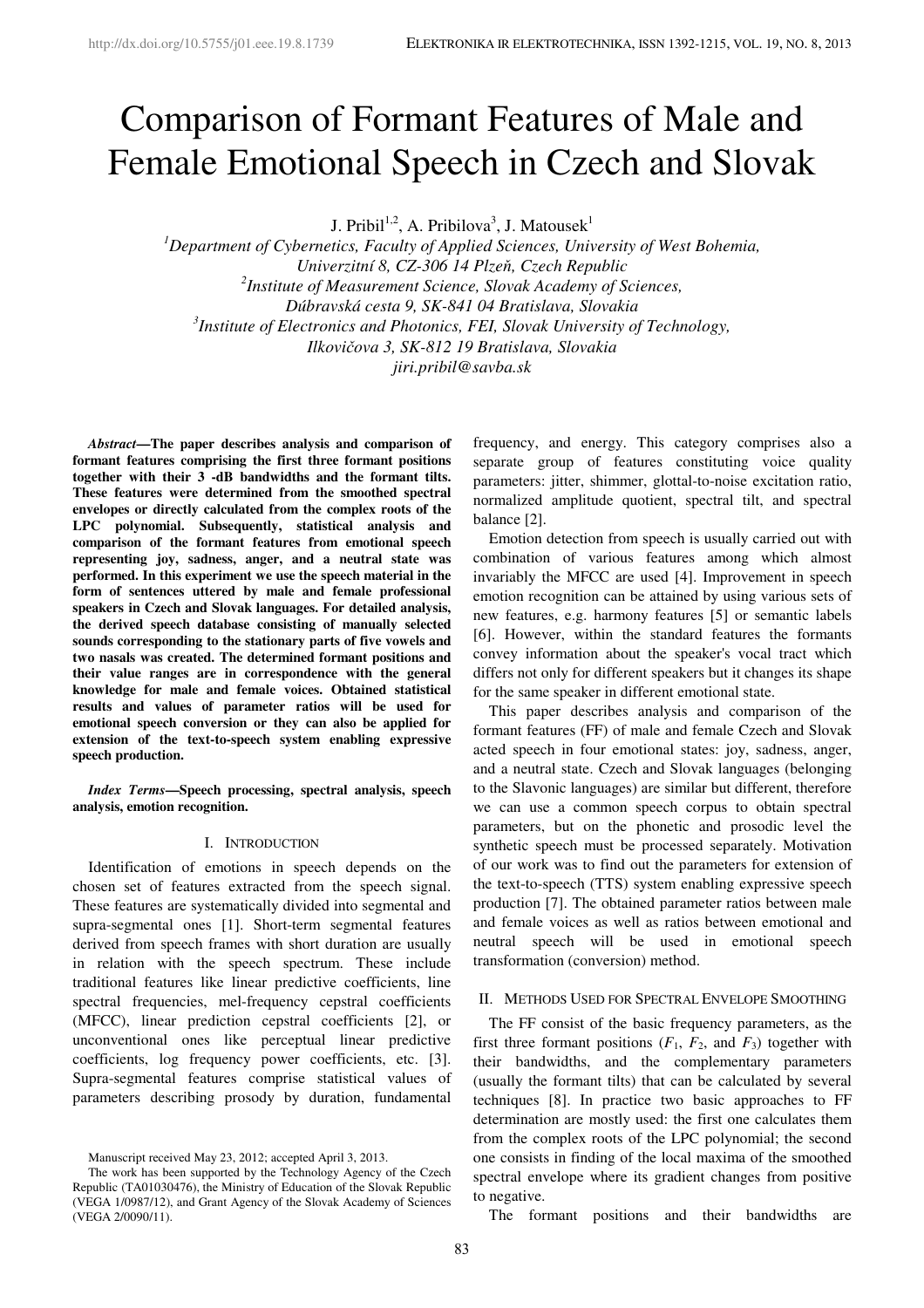prevailingly determined from the smoothed envelope of the voiced parts of the speech signal. To obtain the smoothed spectral envelope, the mean periodogram of the chosen region of interest (ROI) areas − voiced parts of the speech signal – can be computed by the Welch method. The periodogram for an input signal of a sample sequence  $[x_1, \ldots, x_n]$  weighted by a window  $[w_1, \ldots, w_n]$  is defined as

$$
S(e^{j\omega}) = \frac{\frac{1}{n} \left| \sum_{k=1}^{n} w_k x_k e^{-j\omega k} \right|^2}{\frac{1}{n} \sum_{k=1}^{n} |w_k|^2}.
$$
 (1)

In our case, the periodogram uses an  $N<sub>FFT</sub>$ -point FFT to compute the power spectral density (PSD) of the input speech signal as  $S(e^{j\omega})/f_s$  where  $f_s$  is a sampling frequency.

The smooth spectral envelope of the speech signal can also be determined during cepstral analysis [9]. Cepstral analysis of the speech signal is performed in the following way: first, the complex spectrum using FFT algorithm is calculated from the input samples (after segmentation and weighting by a Hamming window). In the next step, the log power spectrum is computed. Application of the inverse FFT algorithm gives the symmetric real cepstrum. By limitation to the first  $N_0 + 1$  coefficients, the truncated cepstrum represents approximation of a log spectrum envelope

$$
S\left(e^{j\omega}\right) = c_0 + 2\sum_{n=1}^{N_0} c_n \cos\left(n \cdot \omega\right),\tag{2}
$$

where the first cepstral coefficient  $c_0$  corresponds to the signal energy.

Formant frequencies and bandwidths can be determined simply using an autoregressive (AR) model well known in speech processing as a linear predictive coding (LPC) model being an all-pole model of a vocal tract. The autocorrelation method uses the Levinson-Durbin recursion to compute the parameters  $\{a_k\}$  describing the speech spectral envelope  $S\left(e^{j\omega}\right)$ 

$$
S\left(e^{j\omega}\right) = \frac{G}{1 + \sum_{n=1}^{N_A} a_k \exp^{-j\omega n}},
$$
\n(3)

where  $N_A$  is the order of the AR model.

# III. CALCULATION AND EVALUATION OF FORMANT FEATURES

We apply two methods for basic formant features determination:

1) Indirect – the formant positions as the first three local maxima of the smoothed spectral envelope where its gradient changes from positive to negative, corresponding bandwidths are obtained as the frequency intervals between the points of the 3 -dB decrease of the magnitude spectrum from the formant amplitudes;

*2)* Immediate – the estimation of the formant

frequencies and their bandwidths directly from the complex roots of the LPC polynomial *A(z)*.

Using the Newton-Raphson or the Bairstow algorithm [10] we obtain the complex root pairs  $z_n = |z_n| e^{j \pm \theta_n}$ corresponding to the poles of the LPC transfer function. The formant frequency  $F_n$  and the 3 -dB bandwidth  $B_n$  in [Hz] can be determined by

$$
F_n = \frac{f_s}{2\pi} \theta_n, \quad B_n = -\frac{f_s}{\pi} \ln |z_n| \,, \tag{4}
$$

where  $\theta_n$  is the angle in [rad] of the complex root.

Indirect determination of the basic FF is realized by combination of all three mentioned approaches for the spectral envelope calculation and smoothing. In the case of the LPC envelope calculated by (3) the higher order is applied; in the case of direct calculation from the roots of the LPC polynomial by (4), the lower order is applied. Correctness of the basic FF values obtained by all three indirect methods as well as by direct calculation from roots is assessed by two criteria:

1) The resulting values of 3 -dB bandwidths must be less than 500 Hz [11];

2) The found values of the first three formant positions must fall within the corresponding frequency interval depending on the voice type (male/female).

Resulting values fulfilling these conditions are used finally for next processing. The whole algorithm of the used method of the basic and complementary formant features determination is described by the block diagram in Fig. 1.



Fig. 1. Block diagram of the formant features determination.

The complementary FF can be defined as formant tilts – angles between spectrum peaks in the place of determined first three format positions (see documentary Fig. 2). The general bisector formula in the parametric form using the direction *k* is defined as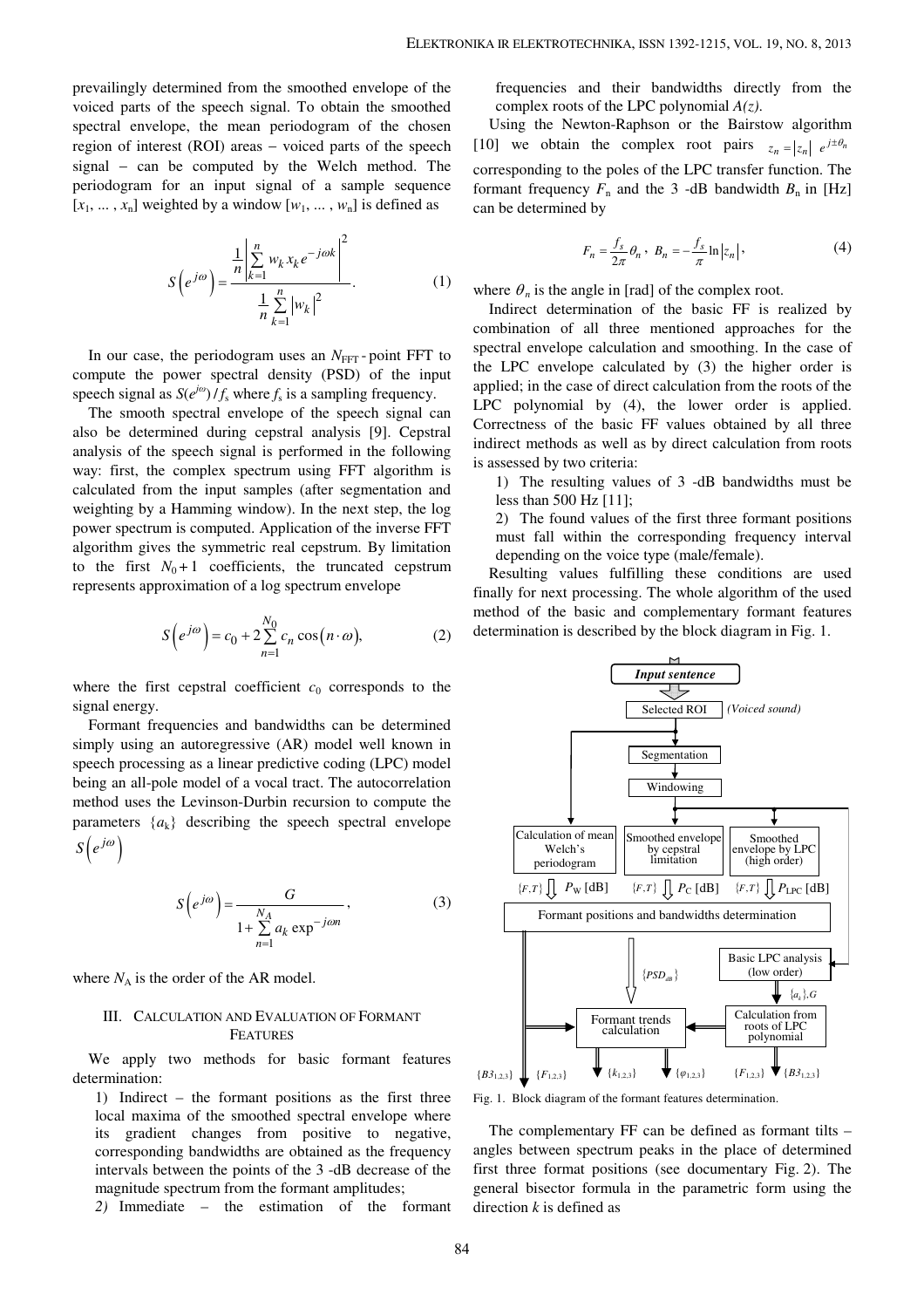$$
y-y_1 = k(x-x_1)
$$
,  $k = \frac{y_2 - y_1}{x_2 - x_1}$ ,  $k = tg(\varphi)$ , (5)

where  $y_{1,2}$  represent values of PSD in [dB] of determined formants, and  $x_{1,2}$  are the positions of the formants on the frequency axis in [Hz]. When  $k < 0$ , the formants have declining trend, when  $k > 0$ , the formants have ascending trend. The resulting angle  $\varphi$  in degrees is defined as  $\varphi = (Arctg(k)/\pi)$  180. Obtained basic and complementary FF values are separately processed depending on a voice type (male / female), subsequently sorted by emotional styles, and stored in separate stacks.

The whole evaluation and comparison process of the FF values consists of six steps:

1) Calculation of basic statistical values of formant frequencies and their 3 -dB bandwidth (minimum, maximum, mean values, and standard deviation);

2) Calculation and building of the histograms for  $F_{1,2,3}$ frequencies;

3) Building of bar diagrams of  $F_{1,2,3}$ , and  $B3_{1,2,3}$  values for visual comparison;

4) Building of diagrams of formant tilts (bisectors with directions), and  $F_1/F_2$ ,  $F_1/F_3$  and  $F_2/F_3$  mutual frequency positions;

5) Calculation of ratios of the basic FF mean values for emotional and neutral states;

6) Numerical matching of formant tilts (directions and angles between first three spectral maxima of a smoothed envelope).



Fig. 2. Example of formant tilts determination − the LPC spectrum with *N*<sub>A</sub>=32, stationary part of the vowel "e", female voice, F0≈190 Hz,  $f_s = 16$  kHz; the complementary angles are calculated as  $\varphi^2 = \varphi - 180$ .

## IV. MATERIAL, EXPERIMENTS AND RESULTS

In our experiment the used speech corpus extracted from the Czech and Slovak stories performed by professional actors contains sentences with different contents expressed in four emotional states: "neutral state", "joy", "sadness", and "anger" uttered by several speakers (134 sentences spoken by male voices and 132 sentences spoken by female voices, 8+8 speakers altogether). The processed speech material consists of sentences with duration from 0.5 to 5.5 seconds, resampled at 16 kHz. The frame length for spectral analysis depends on the mean pitch period of the processed signal. For spectral analysis we had chosen 24-ms frames for the male voices, and 20-ms frames for the female voices.

Calculation of the FF values was supplemented with determination of the fundamental frequency F0 by autocorrelation analysis method with experimentally chosen pitch ranges as follows:  $55 \div 250$  Hz for the male voices and  $105 \div 350$  Hz for the female ones. Then, the F0 values were compared and corrected by the results obtained with the help of the PRAAT program [12] with similar internal settings of F0 values. For voicing frame classification, the value of the detected pitch period *L* was used. If the value  $L \neq 0$ , the processed speech frame is determined as voiced, in the case of  $L = 0$  the frame is marked as unvoiced.

From the main speech signal database of spoken sentences, the next one consisting of manually selected ROIs corresponding to the stationary parts of the vowels "a", "e", "i", "o", "u", and consonants "m" and "n" was consequently created for detailed analysis. Number of analyzed voiced frames was in total:

- a) Male: neutral 5103, joy 4927, sadness 4642, anger 4391.
- b) Female: neutral 5223, joy 4541, sadness 4203, anger - 4349.

Partial results of analysis of all voiced frames of the main speech corpus are presented in the form of the box-plot graphs of basic statistical parameters of the  $F_{1,2,3}$  values for male and female voice determined from the neutral and emotional speech (Fig. 3).



Fig. 3. Basic statistical parameters of the first three format frequencies for male and female voices: speech in "neutral" (a), "sad" (b), "joyful" (c), and "angry" emotional styles (d).

The common bar graphs of mean values of the first three formant 3 -dB bandwidths for both voices are presented in Fig. 4. Summary histograms of the first three formant frequencies for the male and female speech in different emotional styles are shown in Fig. 5 (male voice) and Fig. 6 (female voice). Two diagrams of bisectors with directions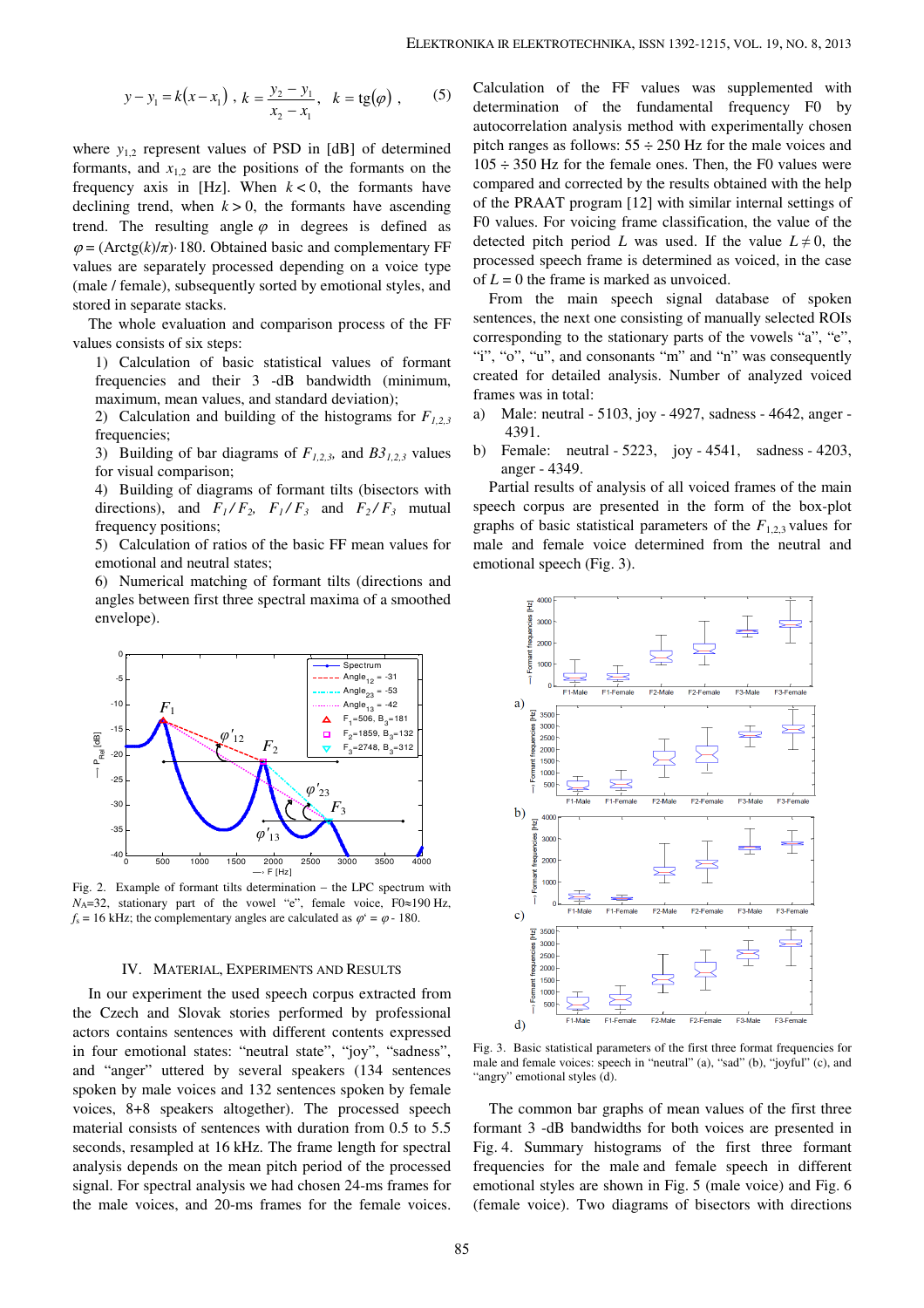given by formant tilts from the male and the female voices are shown in Fig. 7. Comparison between obtained mutual formant mean frequencies  $F_1 / F_2$ ,  $F_1 / F_3$ , and  $F_2 / F_3$  for different emotional states of male and female voices is presented in Fig. 8. Diagrams of detailed analysis of formant mutual frequency positions for different emotional states of voiced sounds corresponding to vowels "a", "e", "o", and consonant "n" selected from the speech material of male and female voices are shown in Fig. 9 and Fig. 10.



Fig. 4. Common bar graphs of mean values of the first three formant frequencies (upper), and their 3 -dB bandwidths (lower) for different emotional states of male and female voices.



Fig. 5. Histograms of  $F_{1,2,3}$  values for different emotional states: neutral  $(a)$ , joy  $(b)$ , sadness  $(c)$ , and anger  $(d)$  – male voices.



Fig. 6. Histograms of *F*1,2,3 values for different emotional states: neutral (a), joy (b), sadness (c), and anger  $(d)$  – female voices.



Fig. 7. Summary diagrams of bisectors with directions given by formant tilts of male (a); and female (b) voices.



Fig. 8. Summary diagrams of mean  $F_1/F_2$  (a),  $F_1/F_3$  (b),  $F_2/F_3$  (c) mutual frequency positions for different emotional states of male voices (blue dashed lines and marks) and female ones (red dotted lines and marks).

The mean emotional-to-neutral formant position ratios between different emotional states and a neutral state for male and female voices are presented in Table I; summary female-to-male ratios of formant positions are shown in Table II. Detailed results of the mean  $F_{1,2,3}$  frequencies and their 3 -dB bandwidths of the selected voiced sounds in neutral speaking style are shown together with numbers of analyzed voiced frames  $N_F$  in Table III and Table IV for male and female voices. Summary results of detailed analysis of formant tilts (complementary angles in [deg]) of voiced sounds in neutral speaking style for male and female voices are presented in Table V.

TABLE I. MEAN EMOTIONAL-TO-NEUTRAL FORMANT POSITION **DATIOS** 

| Formant<br>ratio    | $F_{1}$ male | $F_{2male}$ | $F_{\rm 3 male}$ | $F$ 1 female | $F_{2$ female | $F$ 3female |
|---------------------|--------------|-------------|------------------|--------------|---------------|-------------|
| Joyous:<br>neutral  | 0.712        | 1.025       | 1.038            | 0.898        | 1.082         | 1.049       |
| Sadness:<br>neutral | 1.043        | 0.813       | 0.899            | 1.353        | 0.948         | 0.938       |
| Angry:<br>neutral   | 1.123        | 0.795       | 0.762            | 1.282        | 0.885         | 0.887       |

TABLE II. FEMALE-TO-MALE RATIOS OF FORMANT POSITIONS.

| <b>Female:male</b><br>ratio | <b>Neutral</b> | Joy   | <b>Sadness</b> | Anger |
|-----------------------------|----------------|-------|----------------|-------|
|                             | .238           | 1.261 | 1.297          | 1.142 |
|                             | .102           | .022  | 1.038          | .113  |
| 72                          | 108            | 126   | .043           |       |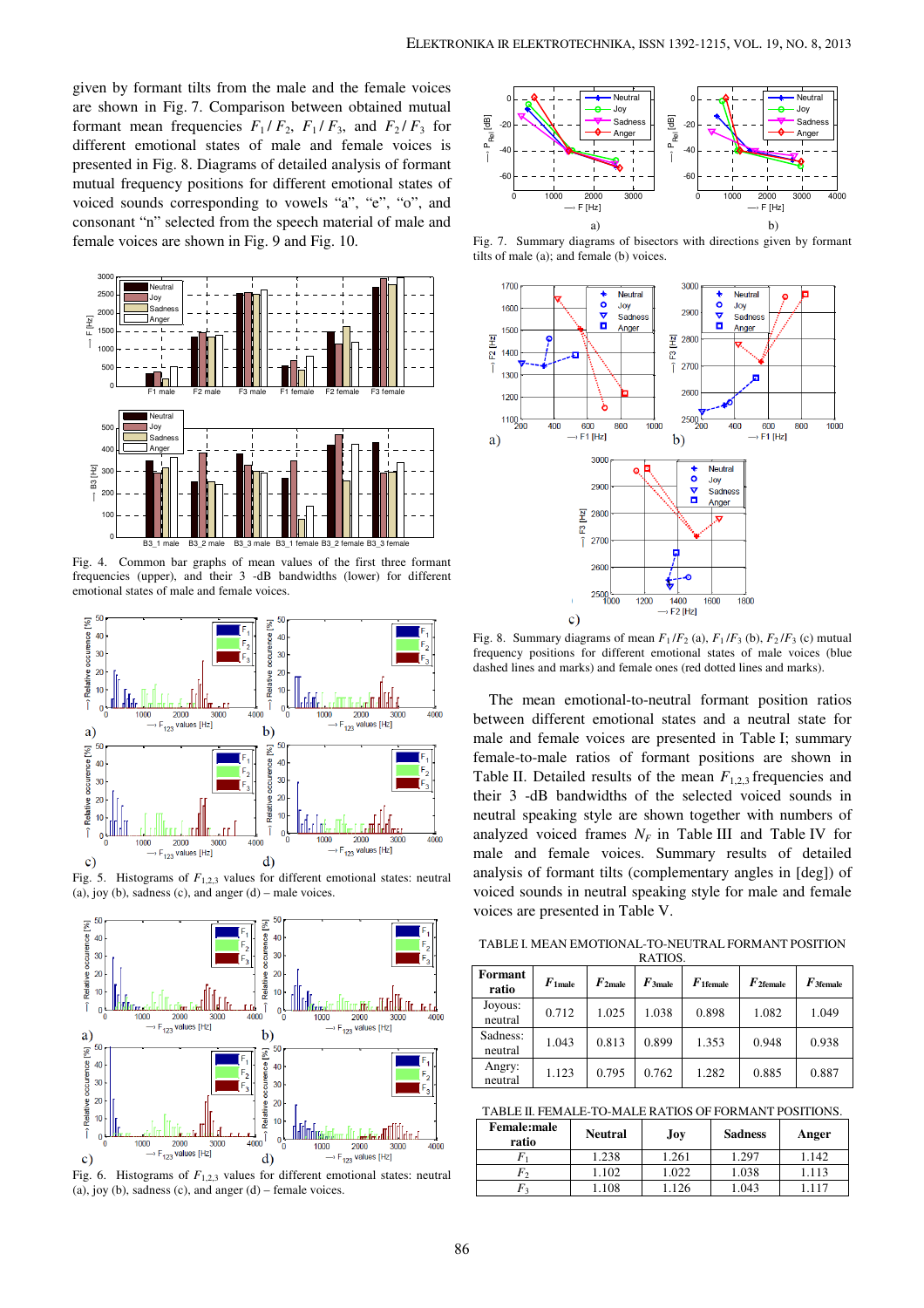



 $\mathbf{c})$ 

Fig. 9. Diagrams of formant mutual frequency positions for different emotional states of sounds corresponding to vowels "a", "e", "o", and consonant "n":  $F_1/F_2$  (a),  $F_1/F_3$  (b),  $F_2/F_3$  (c) – male voice.

TABLE III. DETAILED RESULTS OF THE MEAN *F*1,2,3 FREQUENCIES AND THEIR BANDWIDTHS – NEUTRAL SPEAKING STYLE, MALE **VOICE** 

|                          | Sound             | $N_F$ [-]                             | $F_1/B3_1$ [Hz] | $F_2/B3_2$ [Hz] | $F_3/B3_3$ [Hz] |  |  |
|--------------------------|-------------------|---------------------------------------|-----------------|-----------------|-----------------|--|--|
|                          | ``a"<br>758       |                                       | 631/261         | 1363/193        | 2529/366        |  |  |
|                          | ``e"              | 720<br>451/140<br>``<br>297/94<br>684 |                 | 1590/240        | 2490/402        |  |  |
|                          |                   |                                       |                 | 1879/412        | 2615/276        |  |  |
|                          | $``\circ"$        | 608                                   | 514/80          | 1178/320        | 2594/486        |  |  |
|                          | $\mathbf{a}_1$    | 735                                   | 393/191         | 1113/173        | 2531/327        |  |  |
| $\cdot\cdot\cdot$<br>784 |                   | 209/143                               | 1186/309        | 2414 / 126      |                 |  |  |
|                          | $\cdot \cdot n$ " | 934                                   | 271/99          | 1191/427        | 2557/345        |  |  |

TABLE IV. DETAILED RESULTS OF THE MEAN *F*1,2,3 FREQUENCIES AND THEIR BANDWIDTHS – NEUTRAL SPEAKING STYLE, FEMALE **VOICE** 

|                     | , , , , , , ,  |                 |                 |                 |  |  |  |
|---------------------|----------------|-----------------|-----------------|-----------------|--|--|--|
| Sound<br>$N_F$ [-]  |                | $F_1/B3_1$ [Hz] | $F_2/B3_2$ [Hz] | $F_3/B3_3$ [Hz] |  |  |  |
| ``a"                | 782            | 806/321         | 1545/220        | 2725/292        |  |  |  |
| ``e"                | 802<br>621/152 |                 | 1754/402        | 2744 / 473      |  |  |  |
| $\cdot \cdot \cdot$ | 576            | 311/80          | 1922/397        | 2814/361        |  |  |  |
| $``\alpha"$         | 618            | 451/263         | 1671/466        | 2606/356        |  |  |  |
| `` <sub>1</sub> ''  | 684            | 438/120         | 1428 / 167      | 2943/292        |  |  |  |
| $\cdot\cdot\cdot$   | 696            | 314/156         | 1257/433        | 2613/370        |  |  |  |
| $\cdot \cdot n$ "   | 945            | 357/130         | 1272/373        | 2690/313        |  |  |  |

TABLE V. DETAILED ANALYSIS OF FORMANT TILTS; COMPLEMENTARY ANGLES IN [DEG] FOR MALE AND FEMALE

| VOICES.           |                            |                             |               |                            |                             |                                                                             |  |
|-------------------|----------------------------|-----------------------------|---------------|----------------------------|-----------------------------|-----------------------------------------------------------------------------|--|
|                   |                            | Male voice                  |               | <b>Female voice</b>        |                             |                                                                             |  |
| Sound             | $\boldsymbol{\varphi}'$ 12 | $\boldsymbol{\varphi}_{13}$ | $\phi_{23}^*$ | $\boldsymbol{\varphi}'$ 12 | $\boldsymbol{\varphi}_{13}$ | $\boldsymbol{\varphi}^{\boldsymbol{\epsilon}}$ <sub>23</sub> <sup>*</sup> ) |  |
| ``a"              | $-42$                      | $-27$                       | $-49$         | $-31$                      | $-22$                       | $-36$                                                                       |  |
| ``e"              | $-45$                      | $-51$                       | $-34$         | $-32$                      | $-36$                       | $-28$                                                                       |  |
| 432               | $-43$                      | $-59$                       | 33            | $-46$                      | $-52$                       | 9                                                                           |  |
| ``o"              | $-51$                      | -56                         | $-48$         | $-44$                      | $-57$                       | $-34$                                                                       |  |
| ``u"              | $-53$                      | $-64$                       | $-44$         | $-48$                      | $-59$                       | $-37$                                                                       |  |
| $\cdot \cdot m$ " | $-44$                      | $-65$                       | $-3$          | $-52$                      | $-70$                       | $-10$                                                                       |  |
| $\cdot \cdot n$ " | $-48$                      | $-70$                       | $-2$          | $-47$                      | $-72$                       | $-12$                                                                       |  |

*Note:*<sup>\*</sup> $)$  negative angle values  $\Rightarrow$  the formants have declining trend, *otherwise the formants have ascending trend* 



Fig. 10. Diagrams of formant mutual frequency positions for different emotional states of sounds corresponding to vowels "a", "e", "o", and consonant "n":  $F_1/F_2$  (a),  $F_1/F_3$  (b),  $F_2/F_3$  (c) – female voice.

## V. DISCUSSION AND

Our experiment was aimed at analysis and comparison of the formant features in emotional and neutral speech (voiced parts of recorded speech signal). For speech synthesis the source-filter model with cepstral description of the vocal tract transfer function [9] was applied. The parameters used in the original realization of the cepstral speech synthesizer had been obtained by evaluation of a speech signal in the